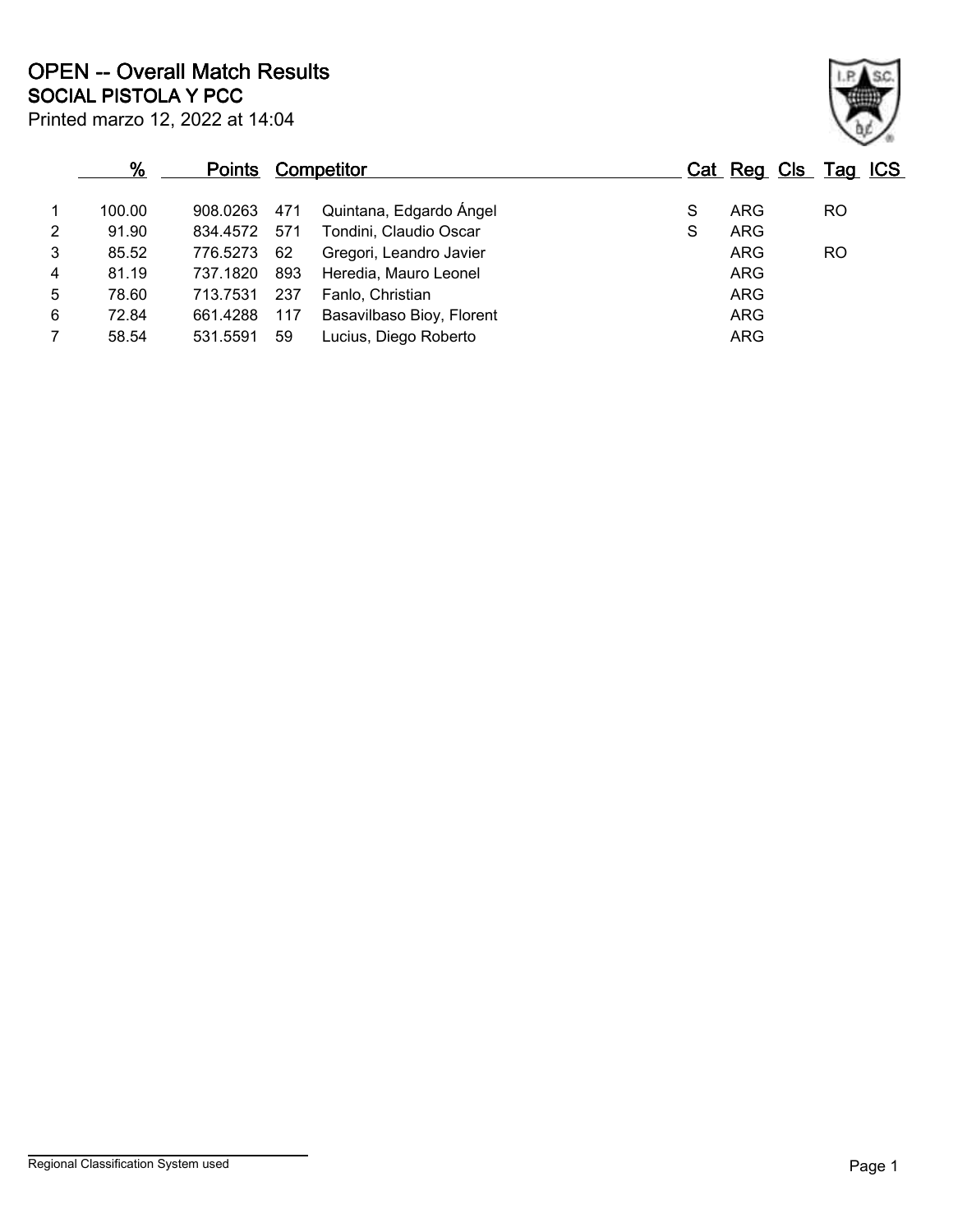**SOCIAL PISTOLA Y PCC PRODUCTION -- Overall Match Results**



|                  | <u>%</u> | <u>Points</u> |      | <b>Competitor</b>             |               | <u>Cat Reg Cls Tag ICS</u> |            |  |
|------------------|----------|---------------|------|-------------------------------|---------------|----------------------------|------------|--|
| $\mathbf{1}$     | 100.00   | 905.8934      | 333  | Lanzilotta, Julio Dario       |               | <b>ARG</b>                 |            |  |
| $\overline{2}$   | 98.37    | 891.0871      | 134  | Borges, Walter Santiago       | S             | <b>ARG</b>                 |            |  |
| 3                | 95.15    | 861.9536      | 875  | Manes, Matias                 | J             | <b>ARG</b>                 |            |  |
| 4                | 95.02    | 860.7641      | 172  | Ces, Christian Danie          |               | <b>ARG</b>                 | <b>RO</b>  |  |
| 5                | 91.57    | 829.5302      | 1086 | Lojo, Luciana Trinida         | L             | <b>ARG</b>                 |            |  |
| 6                | 85.67    | 776.1044      | 699  | Heusinger, Carlos Valentin    |               | <b>ARG</b>                 | <b>RO</b>  |  |
| $\overline{7}$   | 85.65    | 775.8942      | 1054 | Cavia, Miguel                 | $\mathbf S$   | <b>ARG</b>                 |            |  |
| 8                | 83.37    | 755.2505      | 107  | Baigorria, Omar Horacio       | ${\mathsf S}$ | <b>ARG</b>                 | <b>RO</b>  |  |
| $\boldsymbol{9}$ | 82.77    | 749.8090      | 355  | López, Jorge Alberto          | $\mathbf S$   | <b>ARG</b>                 |            |  |
| 10               | 80.64    | 730.4857      | 85   | Angio, Mariano Antonio        |               | <b>ARG</b>                 |            |  |
| 11               | 77.96    | 706.2035      | 477  | Ramos, Daniel Omar            | $\mathsf S$   | <b>ARG</b>                 |            |  |
| 12               | 77.85    | 705.2309      | 517  | Salamone, Mauricio Damian     |               | <b>ARG</b>                 | <b>RO</b>  |  |
| 13               | 74.12    | 671.4070      | 1185 | Kwon, Ki Hwan                 |               | <b>ARG</b>                 |            |  |
| 14               | 72.82    | 659.6477      | 1303 | Tejerina, Eduardo Martin      |               | <b>ARG</b>                 |            |  |
| 15               | 69.63    | 630.7521      | 1503 | Sanchez, Ernesto Martin       |               | <b>ARG</b>                 | <b>CUR</b> |  |
| 16               | 69.17    | 626.5649      | 1248 | Ortiz, Facundo Maximil        |               | <b>ARG</b>                 |            |  |
| 17               | 66.79    | 605.0848      | 1174 | Jordan, Hugo                  | ${\mathsf S}$ | <b>ARG</b>                 | <b>RO</b>  |  |
| 18               | 66.61    | 603.4350      | 371  | Manes, Rodolfo Gabriel        | $\mathsf S$   | <b>ARG</b>                 |            |  |
| 19               | 64.98    | 588.6359      | 114  | Bareiro, Andrea Celeste       | L             | <b>ARG</b>                 |            |  |
| 20               | 63.72    | 577.2804      | 214  | Delgado, Diego Ricardo        | S             | <b>ARG</b>                 | <b>RO</b>  |  |
| 21               | 62.91    | 569.9177      |      | 1227 Raffo, Martin Alberto    |               | <b>ARG</b>                 |            |  |
| 22               | 62.85    | 569.3756      | 93   | Ardizzi, Marcelo Gustavo      | S             | <b>ARG</b>                 |            |  |
| 23               | 62.16    | 563.0878      | 1400 | Donadio Tellado, Damián Pablo |               | <b>ARG</b>                 |            |  |
| 24               | 61.59    | 557.9232      | 33   | Fink, Claudia                 | L             | <b>ARG</b>                 |            |  |
| 25               | 59.47    | 538.7318      |      | 1742 Valcarcel, Carlos        |               | <b>ARG</b>                 | <b>CUR</b> |  |
| 26               | 58.75    | 532.2307      |      | 1416 Arakaki, Luis Alberto    |               | <b>ARG</b>                 |            |  |
| 27               | 54.69    | 495.3963      | 1485 | Alvarez Berro, Aditardo Cesar | SS            | <b>ARG</b>                 |            |  |
| 28               | 51.24    | 464.1543      | 619  | Fiorese, Daniel Pedro         | SS            | <b>ARG</b>                 | <b>RO</b>  |  |
| 29               | 47.10    | 426.6877      | 1218 | Aguero, Nelson Damian         |               | <b>ARG</b>                 | <b>CUR</b> |  |
| 30               | 42.26    | 382.8354      | 1246 | Soriano, Fernando Cesar       | SS            | <b>ARG</b>                 |            |  |
| 31               | 41.00    | 371.4495      | 1683 | Quan, Yongxue                 | S             | ARG                        | <b>CUR</b> |  |
| 32               | 27.16    | 246.0307      |      | 1697 Abia, Alvaro Pedro       |               | <b>ARG</b>                 |            |  |
|                  |          |               |      |                               |               |                            |            |  |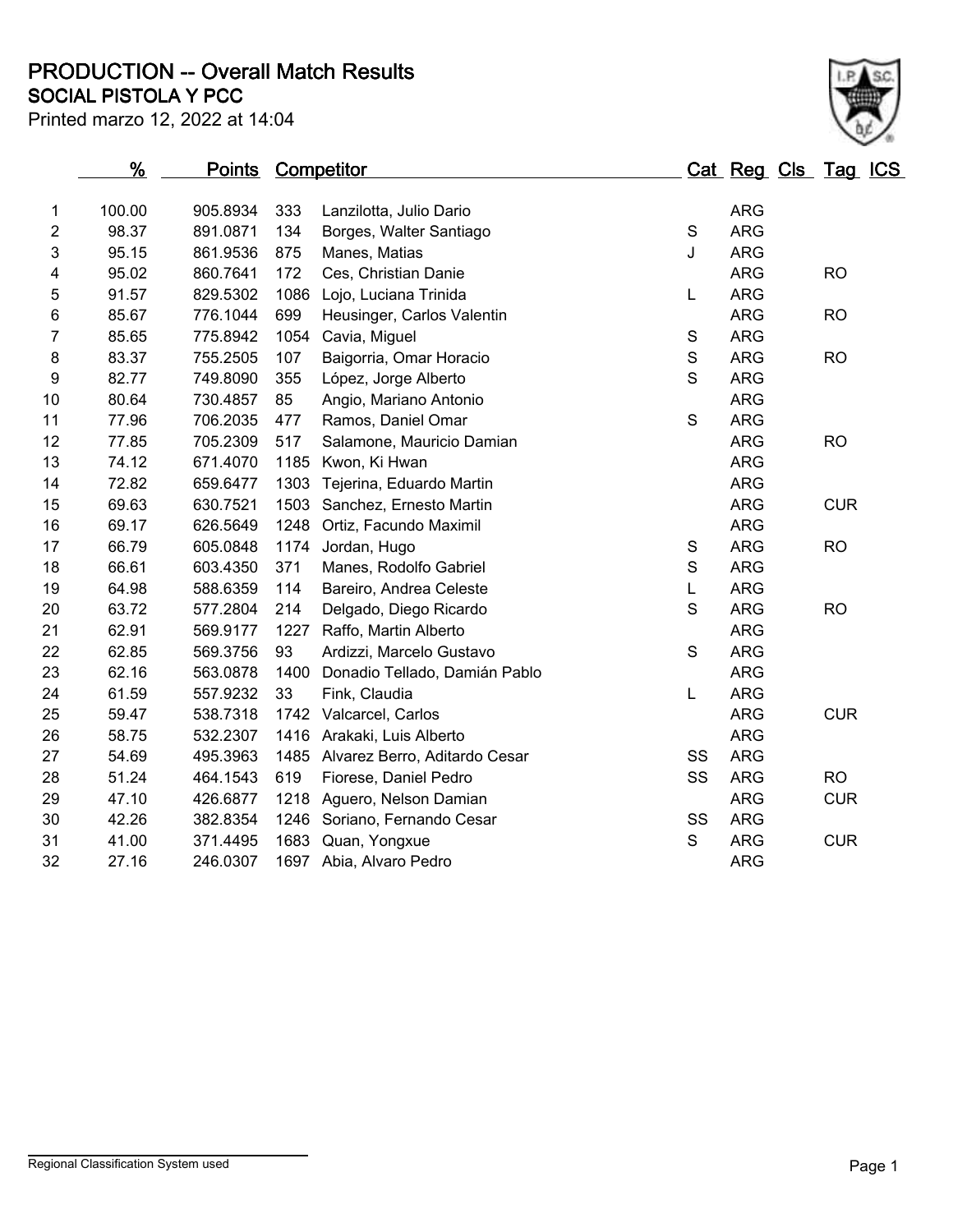**SOCIAL PISTOLA Y PCC PRODUCTION OPTICS -- Overall Match Results**

| ł. |  |
|----|--|

|  | Printed marzo 12, 2022 at 14:04 |
|--|---------------------------------|
|--|---------------------------------|

|                 | $\frac{9}{6}$ | <b>Points</b> |      | Competitor                     |   | Cat Reg Cls Tag ICS |           |  |
|-----------------|---------------|---------------|------|--------------------------------|---|---------------------|-----------|--|
|                 | 100.00        | 868.0123      | 221  | Digilio, Alexis Damian         |   | <b>ARG</b>          |           |  |
| 2               | 98.49         | 854.9026      | 38   | Zoppi, Daniel                  | S | <b>ARG</b>          |           |  |
| 3               | 94.90         | 823.7157      | 322  | Judez Rivas, Juan Cruz         |   | <b>ARG</b>          |           |  |
| 4               | 88.76         | 770.4430      | 568  | Testa, Diego Enrique           | J | <b>ARG</b>          |           |  |
| 5               | 88.33         | 766.7477      | 34   | Lojo, Jose Antonio             |   | <b>ARG</b>          | <b>RO</b> |  |
| 6               | 86.57         | 751.4198      | 232  | Espinha Patricio, Diego Gaston |   | <b>ARG</b>          |           |  |
|                 | 85.16         | 739.1705      | 46   | Perez, Damian A.               |   | <b>ARG</b>          |           |  |
| 8               | 80.60         | 699.6560      | 464  | Ponizio, Leonardo Albert       |   | <b>ARG</b>          |           |  |
| 9               | 80.38         | 697.6804      | 299  | Grimberg, Sergio Daniel        |   | <b>ARG</b>          | <b>RO</b> |  |
| 10 <sup>°</sup> | 71.68         | 622.1729      | 1399 | Ameghino, Javier               | S | <b>ARG</b>          |           |  |
| 11              | 40.76         | 353.7709      | 279  | Gianni, Julio César            | S | <b>ARG</b>          |           |  |
|                 |               |               |      |                                |   |                     |           |  |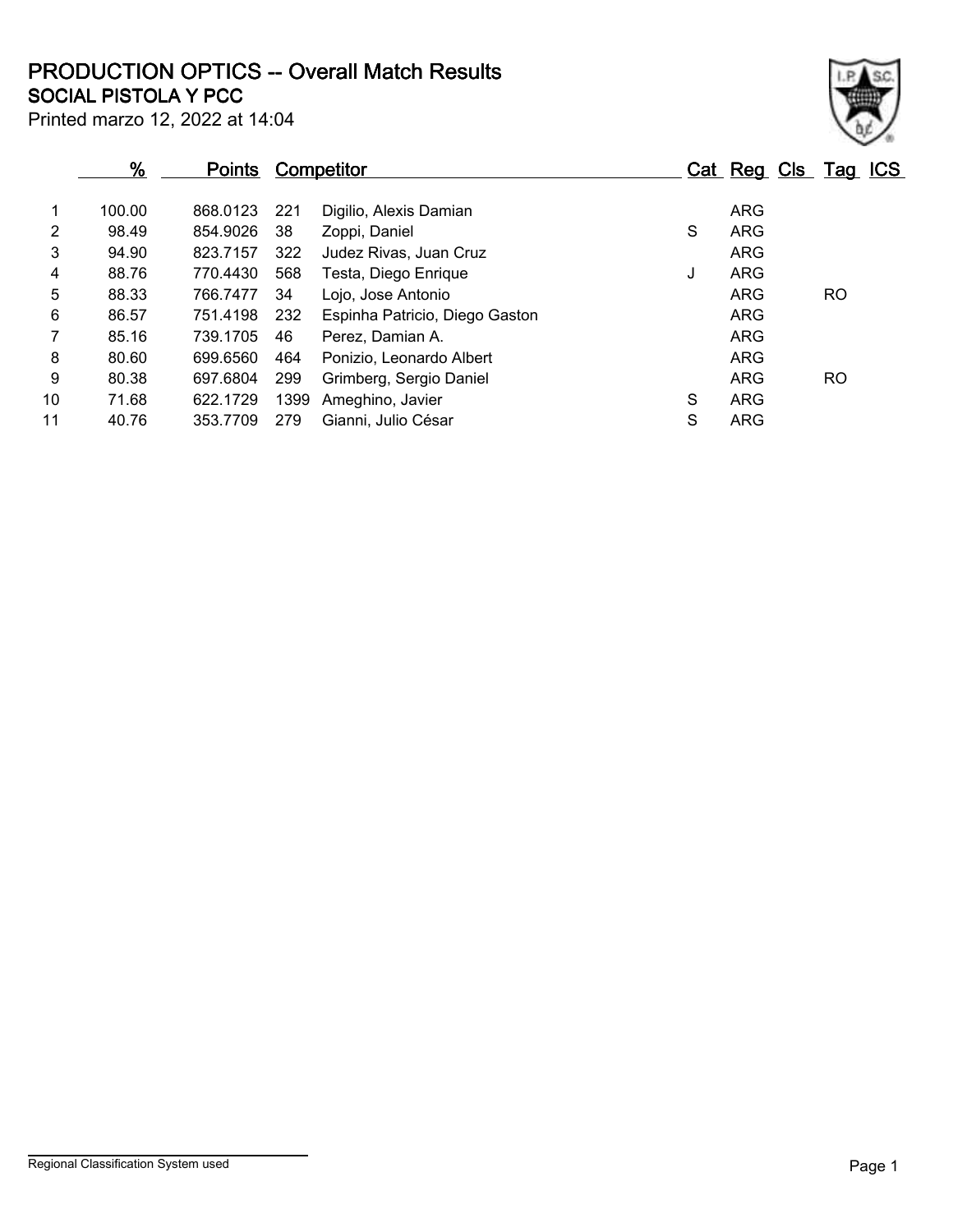## **SOCIAL PISTOLA Y PCC REVOLVER -- Overall Match Results**

Printed marzo 12, 2022 at 14:04

## **% Points Competitor Cat Reg Cls Tag ICS** 1 100.00 955.0000 43 Jauregui, Martín 1 100.00 ARG RO